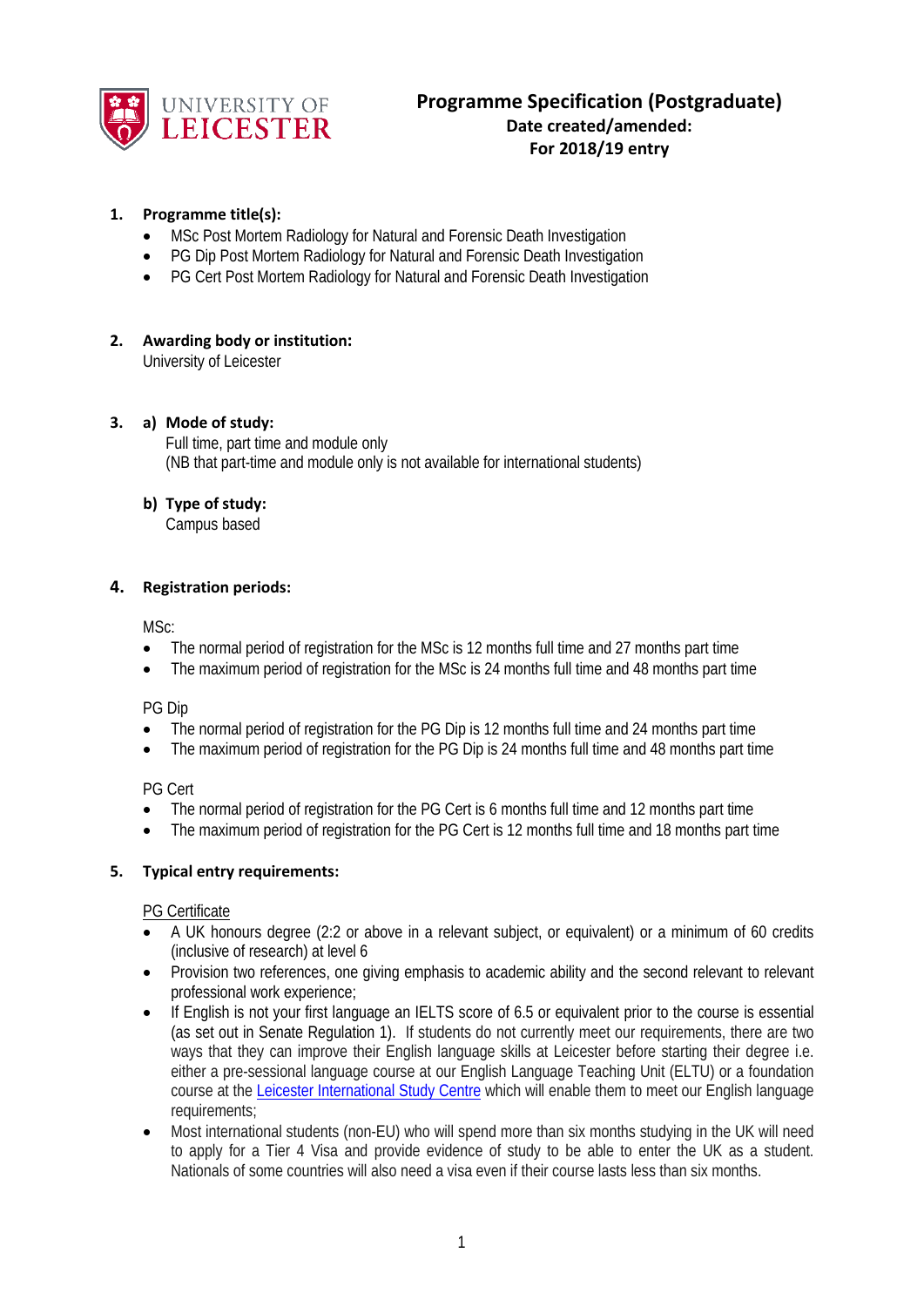### PG Diploma and MSc

In addition to the above, in the case of the Diploma and Masters there will be more advanced instruction involving the interpretation of basic computed tomography images. To deal with this, applicants should ideally have a good working knowledge of anatomy and familiarity with medical imaging. The candidate should demonstrate on application such experience

# **6. Accreditation of Prior Learning:**

Students can APEL half the taught components of the degree programme (as in accordance with Senate Regulation 2 and the University Policy on the Accreditation of Prior Learning) i.e. 30 credits maximum for the PG Cert and 60 credits maximum for the PG Dip and MSc. Credits must be at Level 7 and must be relevant to the programme. Normally the prior learning must have been achieved within the last five years. This will be considered on an individual basis by the course directors once evidence of the APL credits has been submitted to the course administrator.

### **7. Programme aims:**

- To respond to the national and international need for pathologists, forensic pathologists and radiologists to have upskilled knowledge, skills and competencies in the use of post mortem radiology in order to apply this new approach to natural and forensic adult death investigation in their own clinical practice from discovering of a body to constructing a report to the Coroner or police;
- To raise students' competence and confidence by providing a positive learning environment where they actively participate in their own academic and professional development (and research development for MSc students);
- To effectively appraise their own areas of clinical practice in relation to the current research evidence base.

### More specifically

- The PG Cert aims to provide students with the foundational skills to work in this field of practice.
- The PG Dip aims to provide students with the advanced skills and specialist experience to undertake and interpret post mortem adult natural and forensic radiology.
- The MSc aims to provide students with the opportunity to undertake applied research to further the knowledge base of the subject area providing them with the mastery experience to lead research in their own workplace and implement servicer improvement using change management theory.

# **8. Reference points used to inform the programme specification:**

The MSc Post Mortem Radiology for Natural and Forensic Death Investigation will appointed its own external examiner through standard University procedures. The role of the external examiner is to verify standards and ensure consistency of exam questions, marking and marking schemes.

The programme is steered and managed by a Programme Development Committee which includes the programme director, module leaders and external advisors (including service users and students). The external advisors are specialised doctors, radiologists, coroners and police who work in the field of adult death investigation. Throughout the programme students are asked to evaluate modules and lecturers are also given the opportunity to provide feedback to continually improve quality.

In addition to the Programme Development Committee, each module has a steering group which meets before and after each module to ensure feedback is evaluated and implemented to ensure quality and change become integral to the programme modules.

The following documents have been used to provide benchmarking and inform the content and standard of the programme:

• QAA (2015) The UK Quality Code for Higher Education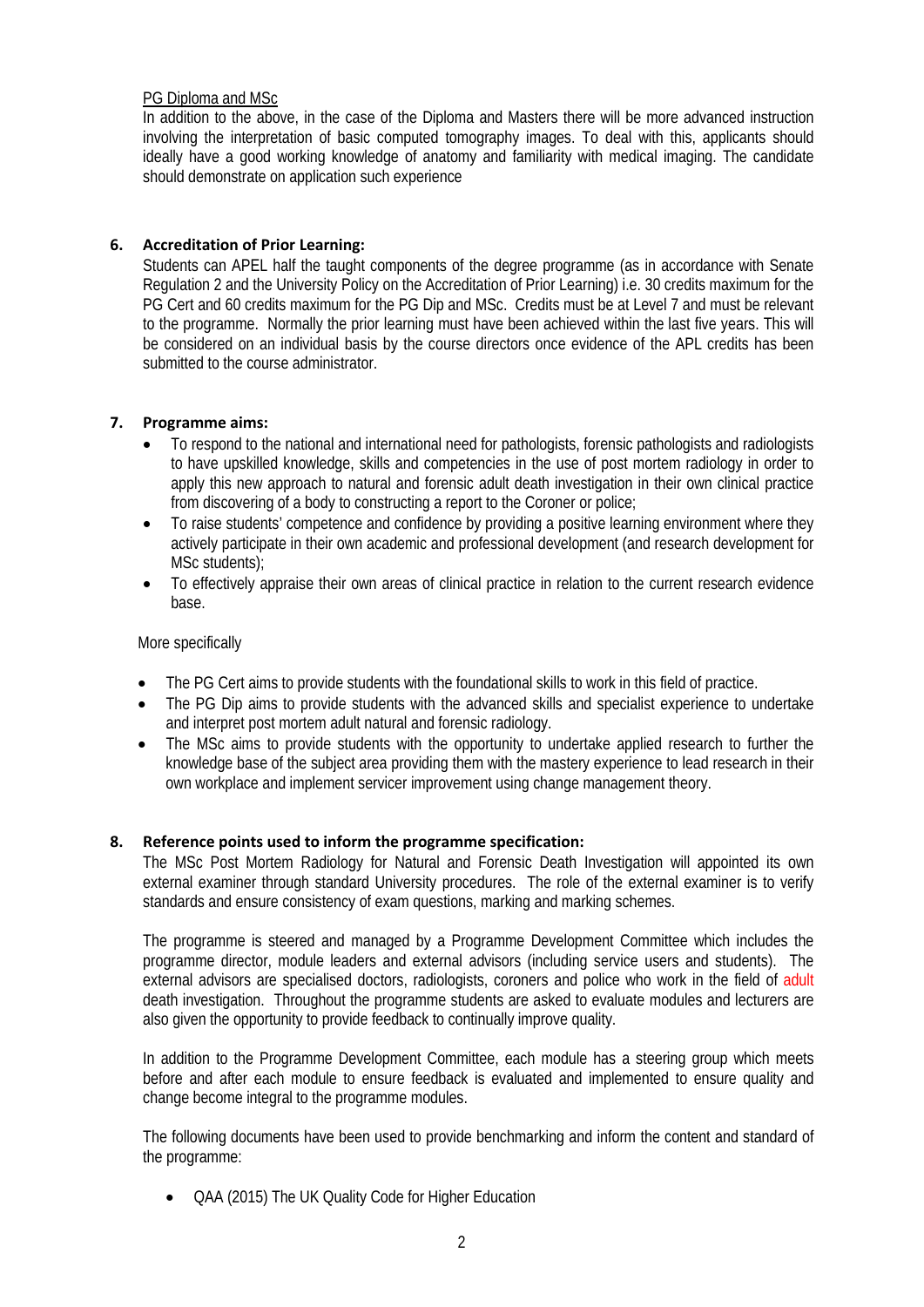<http://www.qaa.ac.uk/assuring-standards-and-quality/the-quality-code>

- QAA (2015) Characteristics of a Masters Degree <http://www.qaa.ac.uk/en/Publications/Documents/Masters-Degree-Characteristics-15.pdf>
- QAA (2009) Institutional Audit: University of Leicester <http://www.qaa.ac.uk/reviews-and-reports/provider?UKPRN=10007796#.VvZfRvNFCcw>
- QAA (2008) The Framework for Higher Education Qualifications in England, Wales and Northern Ireland [http://www.qaa.ac.uk/publications/information-and](http://www.qaa.ac.uk/publications/information-and-guidance/publication?PubID=2718#.VvZgPPNFCcw)[guidance/publication?PubID=2718#.VvZgPPNFCcw](http://www.qaa.ac.uk/publications/information-and-guidance/publication?PubID=2718#.VvZgPPNFCcw)
- QAA (2002) Benchmark Statements: Masters Degrees: Medicine <http://www.qaa.ac.uk/en/Publications/Documents/Subject-benchmark-statement-Medicine.pdf>
- QAA (2001) Benchmark Statements: Health Care Programmes: Radiography [http://www.qaa.ac.uk/en/Publications/Documents/Subject-benchmark-statement-Health-care](http://www.qaa.ac.uk/en/Publications/Documents/Subject-benchmark-statement-Health-care-programmes---Radiography.pdf)[programmes---Radiography.pdf](http://www.qaa.ac.uk/en/Publications/Documents/Subject-benchmark-statement-Health-care-programmes---Radiography.pdf)
- Royal College of Radiologists/Royal College of Pathologists (2012) Statement on Standards for Medico-Legal Post-Mortem Cross-Sectional Imaging in Adults [https://www.rcr.ac.uk/sites/default/files/publication/FINALDOCUMENT\\_PMImaging\\_Oct12.pdf](https://www.rcr.ac.uk/sites/default/files/publication/FINALDOCUMENT_PMImaging_Oct12.pdf)

University of Leicester (2016) Academic Quality Standards: Accreditation of Prior Learning <http://www2.le.ac.uk/offices/sas2/quality/accreditation-of-prior-learning>

• University of Leicester (2016) Academic Quality Standards: Codes of Practice <http://www2.le.ac.uk/offices/sas2/quality/codes>

University of Leicester (2016) Academic Quality Standards: Code of Practice for the Development, Approval and Modification of Taught Provision. <http://www2.le.ac.uk/offices/sas2/quality/codes/documents/programmeapproval.pdf>

• University of Leicester (2016) Academic Quality Standards: Code of Practice for Personal Support for Students on Taught Programmes <http://www2.le.ac.uk/offices/sas2/quality/documents/personalsupport.pdf>

University of Leicester (2016) Academic Quality Standards: Student Feedback <http://www2.le.ac.uk/offices/sas2/quality/student-feedback>

- University of Leicester (2016) Academic Quality Standards: Student Handbook Production <http://www2.le.ac.uk/offices/sas2/quality/handbook-production>
- University of Leicester (2016) Transferable Skills Framework <http://www2.le.ac.uk/offices/careers-new/build-your-skills/skills>
- University of Leicester (2013/2014) Destination of Postgraduate Leavers <http://www2.le.ac.uk/offices/careers-new/information/cds/destinations/postgrads>
- University of Leicester (2011) Learning and Teaching Strategy 2011- 201[6 http://www2.le.ac.uk/offices/sas2/quality/learnteach](http://www2.le.ac.uk/offices/sas2/quality/learnteach)

Once the programme begins the following university quality assurance procedures will also inform benchmarking, content and standard to the programme: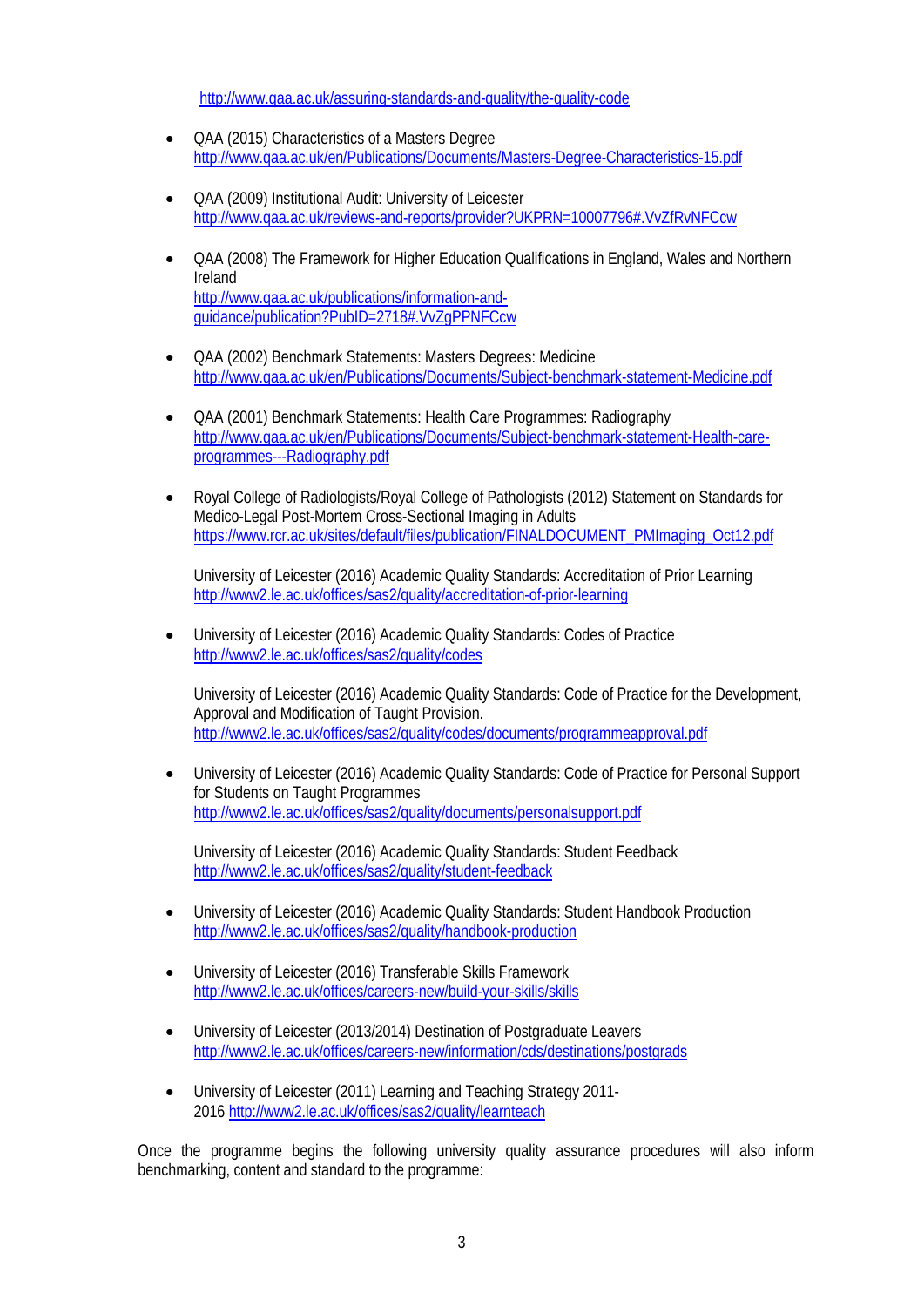- University of Leicester (2016) Academic Quality Standards: Annual Development Review <http://www2.le.ac.uk/offices/sas2/quality/annualreview>
- University of Leicester (2016) Academic Quality Standards: External Examiners' Reports (annual) <http://www2.le.ac.uk/offices/sas2/assessments/external>
- University of Leicester (2016) Academic Quality Standards: Periodic Development Review [http://www2.le.ac.uk/offices/sas2/quality/periodicreview;](http://www2.le.ac.uk/offices/sas2/quality/periodicreview)
- University of Leicester (2016) Academic Quality Standards: Student Feedback <http://www2.le.ac.uk/offices/sas2/quality/student-feedback>

### **9. Programme Outcomes:**

The programme aims to enable students to extend and develop their professional career particularly in pathology, forensic pathology, radiology and imaging. More specifically:

The PG Cert will provide students with the foundational skills to work in this field of practice. Therefore as a result of successfully completing the PG Cert in Post Mortem Radiology for Natural and Forensic Death Investigation, students will be able to:

• Gain foundational skills related to a general understanding of the field of practice. It will give students an overview of all aspects of forensic imaging for both natural and unnatural death from discovery of an adult body to constructing a report to the Coroner or police.

The PG Dip will provide students with the advanced skills and specialist experience to undertake and interpret post mortem adult natural and forensic radiology. Therefore, as a result of successfully completing the PG Dip in Post Mortem Radiology for Natural and Forensic Death Investigation, students will be able to:

- 1. Critically apply advanced knowledge and employ specialist skills in post mortem radiology for natural and forensic adult death investigation to enable them to incorporate medical imaging into their own established forensic practice depending upon their current professional status and job roles:
	- As radiologists extend their image interpretation skills to the investigation of adult death;
	- As pathologists to interpret imaging as an adjunct to the autopsy or to use images as an alternative to the autopsy with assistance from the radiologist;
	- As a radiographer to perform all types of forensic imaging and assist the radiologists and/or pathologists with image interpretation.
- 2. Evaluate the management and operation of running a post mortem radiology service so as to assist in the implementation of service improvement in their own workplace.

The MSc will provide students with the opportunity to undertake applied research to further the knowledge base of the subject area providing them with the mastery experience to lead research in their own workplace and implement servicer improvement using change management theory. Therefore as a result of successfully completing the MSc in Post Mortem Radiology for Natural and Forensic Death Investigation, students will be able to:

- 3. Design, develop, undertake and defend a supervised research project, by applying the knowledge and skills gained from the taught modules they have studied;
- 4. Demonstrate research project management skills including working with a research supervisor and, where appropriate, research ethics and governance procedures;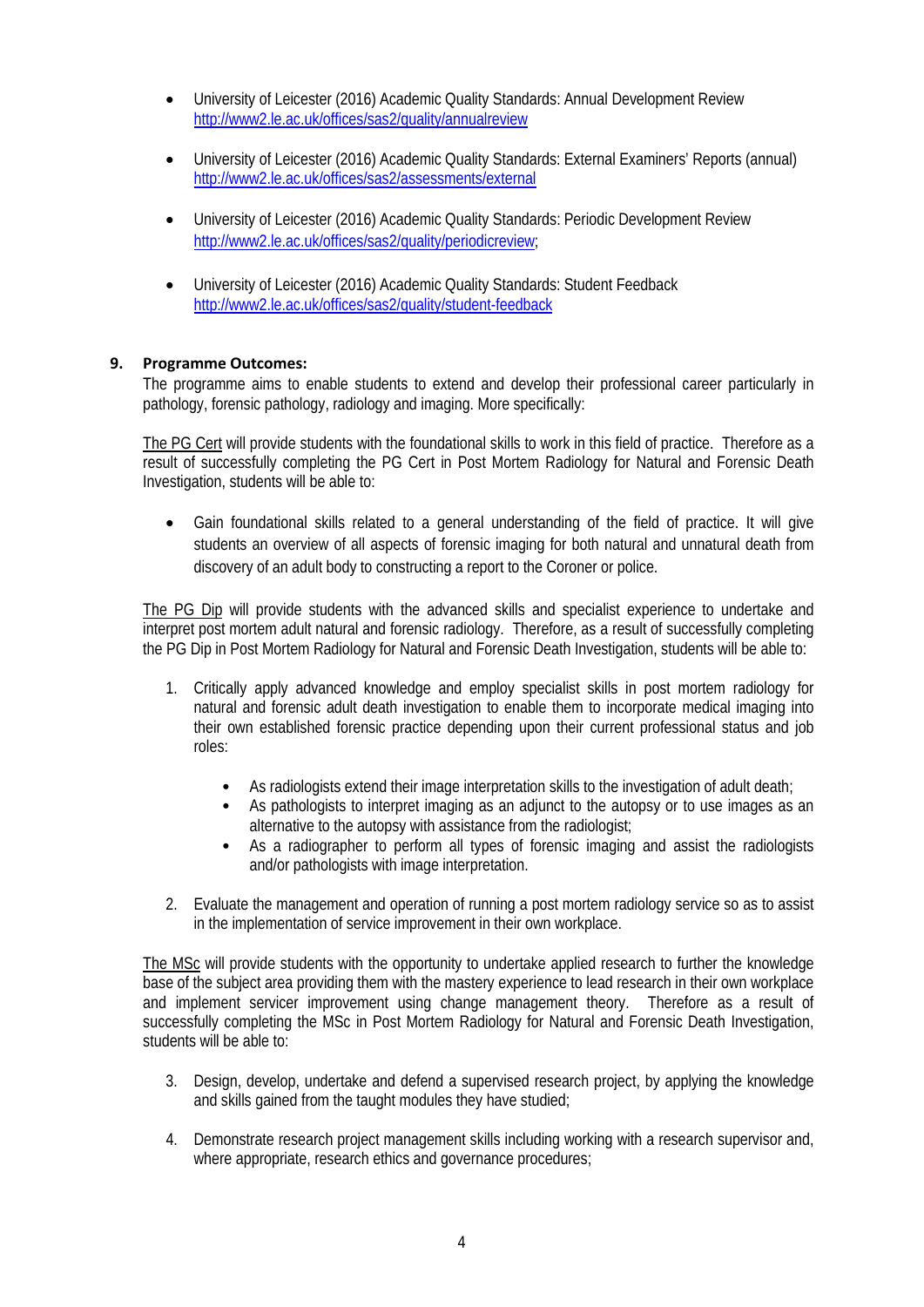5. Formulate the writing of a research report in the form of a 20,000 word dissertation (including a practice development plan) using critical analysis, discussion and synthesis.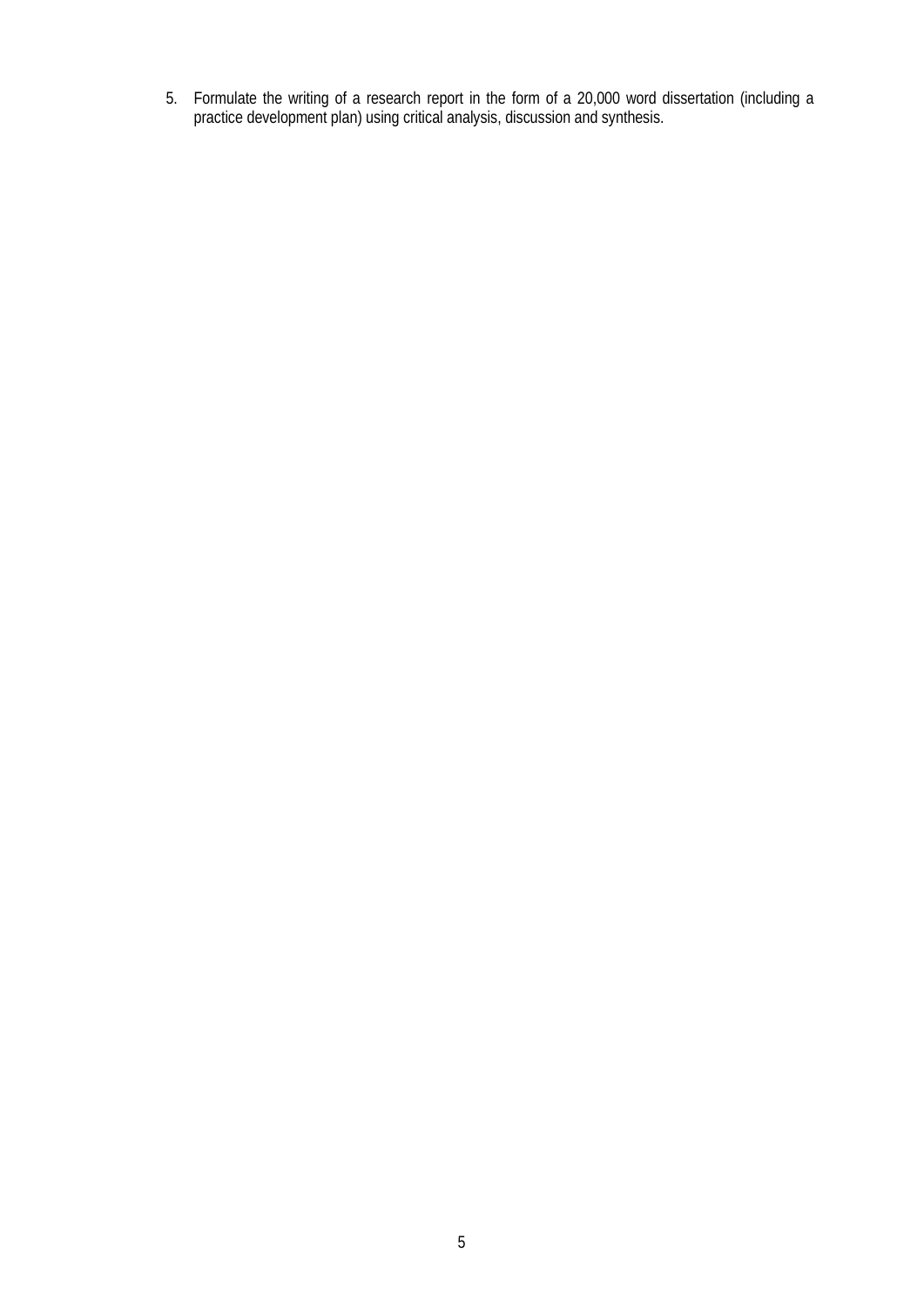# Degree of Master of Science (MSc)

| <b>Intended Learning</b>                                                                                                                                                                                                                                                                      | <b>Teaching and Learning Methods</b>                                                                                                               | <b>How Demonstrated?</b>                                                                                   |  |
|-----------------------------------------------------------------------------------------------------------------------------------------------------------------------------------------------------------------------------------------------------------------------------------------------|----------------------------------------------------------------------------------------------------------------------------------------------------|------------------------------------------------------------------------------------------------------------|--|
| <b>Outcomes</b>                                                                                                                                                                                                                                                                               |                                                                                                                                                    |                                                                                                            |  |
|                                                                                                                                                                                                                                                                                               | (a) Discipline specific knowledge and competencies                                                                                                 |                                                                                                            |  |
|                                                                                                                                                                                                                                                                                               | <b>Knowledge</b>                                                                                                                                   |                                                                                                            |  |
| Identify and distinguish the<br>components and management of<br>the use of post mortem radiology<br>including all aspects of<br>interpretation, diagnostics and<br>reports of scans for natural and<br>forensic adult death investigation                                                     | Clinical demonstrations, lectures,<br>tutorials, directed reading, seminars,<br>problem solving classes, practical<br>classes, project supervision | Essays, dissertation, examinations /<br>written case studies, formative<br>assessments during taught days. |  |
| Critically evaluate the elements of<br>the research process and critical<br>appraisal in relation to applied<br>health research.                                                                                                                                                              |                                                                                                                                                    |                                                                                                            |  |
|                                                                                                                                                                                                                                                                                               | <b>Concepts</b>                                                                                                                                    |                                                                                                            |  |
| Recognise and conclude how to<br>interpret, evaluate and apply theory<br>of the concepts of the various areas<br>of post mortem radiology for natural<br>and forensic adult death<br>investigation including examination<br>protocols, procedures, reporting<br>findings and research skills. | Clinical demonstrations, lectures,<br>tutorials, directed reading, seminars,<br>problem solving classes, practical<br>classes, project supervision | Essays, dissertation, examinations /<br>written case studies, formative<br>assessments during taught days. |  |
|                                                                                                                                                                                                                                                                                               | <b>Techniques</b>                                                                                                                                  |                                                                                                            |  |
| Demonstrate advanced skills and<br>clinical competencies in the use of<br>post mortem computed tomography<br>for the investigation of natural and<br>forensic adult death investigation<br>including clinical interpretation,<br>diagnostics and reporting of scans.                          | Clinical demonstrations, lectures,<br>tutorials, directed reading, seminars,<br>problem solving classes, practical<br>classes, project supervision | Essays, dissertation, examinations /<br>written case studies, formative<br>assessments during taught days. |  |
| <b>Critical analysis</b>                                                                                                                                                                                                                                                                      |                                                                                                                                                    |                                                                                                            |  |
| Critically review, debate and<br>discuss literature on the use of<br>post mortem radiology for natural<br>and forensic adult death<br>investigation.                                                                                                                                          | Clinical demonstrations, lectures,<br>tutorials, directed reading, seminars,<br>problem solving classes, practical<br>classes, project supervision | Essays, dissertation, examinations /<br>written case studies, formative<br>assessments during taught days. |  |
| Compare and contrast complex<br>theoretical and technical evidence<br>accurately and rigorously.                                                                                                                                                                                              |                                                                                                                                                    |                                                                                                            |  |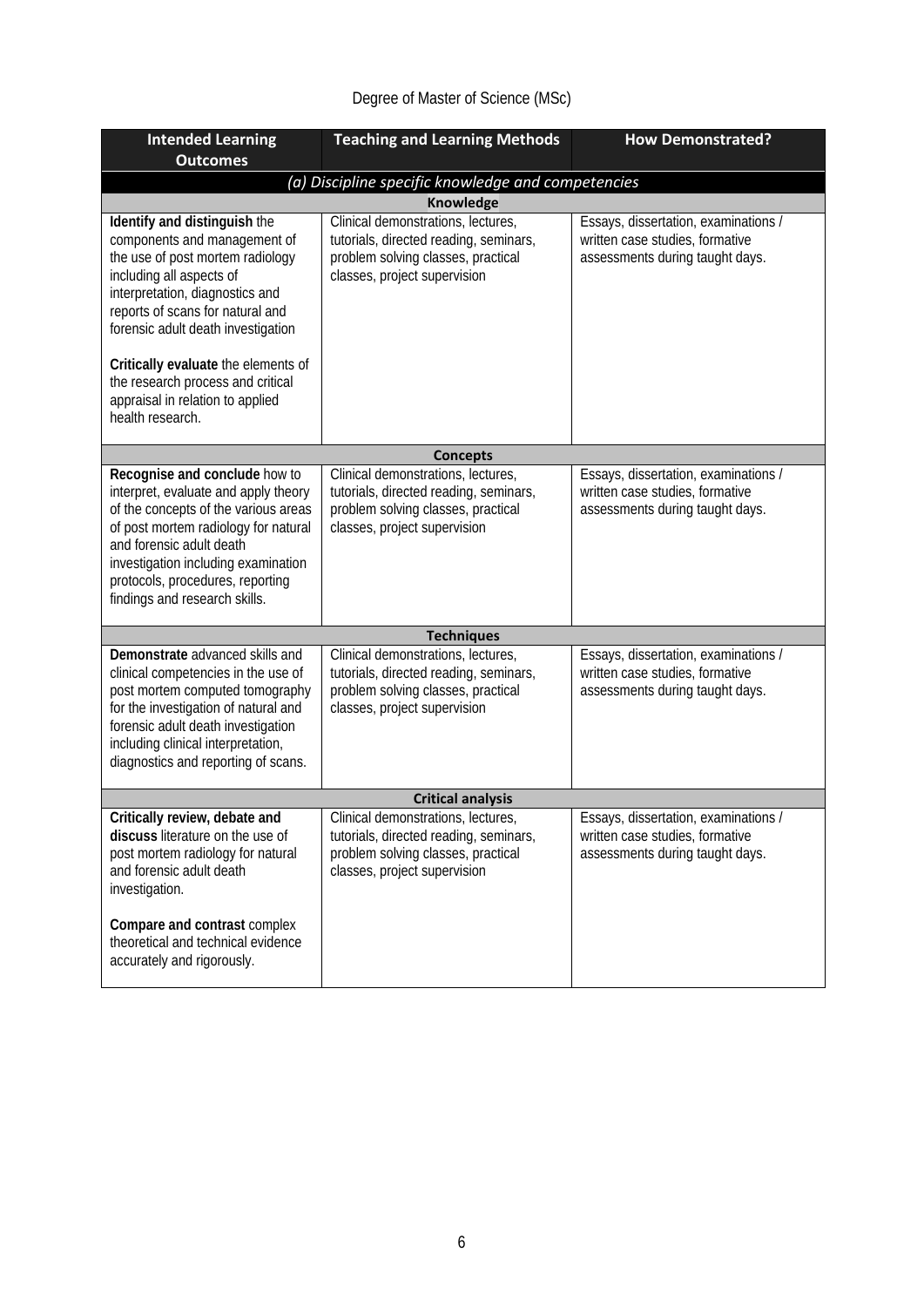| <b>Intended Learning</b><br><b>Outcomes</b>                                                                                                                                                            | <b>Teaching and Learning Methods</b>                                                                 | <b>How Demonstrated?</b>                                                                                                     |  |  |  |
|--------------------------------------------------------------------------------------------------------------------------------------------------------------------------------------------------------|------------------------------------------------------------------------------------------------------|------------------------------------------------------------------------------------------------------------------------------|--|--|--|
| <b>Presentation</b>                                                                                                                                                                                    |                                                                                                      |                                                                                                                              |  |  |  |
| Exhibit the ability to present orally<br>and in writing (individually and as a<br>group) specifically case study<br>presentations, topic debates and<br>critical appraisal of published<br>literature. | Seminars, group work, project<br>supervision                                                         | Essays, dissertation, examinations /<br>written case studies, formative<br>assessments during taught days,<br>presentations. |  |  |  |
| Discriminate between relevant and<br>non-relevant material and to<br>prioritise and present in a logical<br>manner.                                                                                    |                                                                                                      |                                                                                                                              |  |  |  |
|                                                                                                                                                                                                        | <b>Appraisal of evidence</b>                                                                         |                                                                                                                              |  |  |  |
| Critically appraise published<br>research literature in relation to post<br>mortem imaging.                                                                                                            | Lectures, tutorials, directed reading,<br>seminars, problem solving classes,<br>project supervision. | Essays, dissertation, examinations /<br>written case studies, formative<br>assessments during taught days,<br>presentations. |  |  |  |
| <b>Examine outcomes of published</b><br>evidence in relation to clinical<br>practice protocols within adult death<br>investigation.                                                                    |                                                                                                      |                                                                                                                              |  |  |  |
|                                                                                                                                                                                                        | (b) Transferable skills                                                                              |                                                                                                                              |  |  |  |
|                                                                                                                                                                                                        | <b>Research skills</b>                                                                               |                                                                                                                              |  |  |  |
| Recognise and describe all<br>elements of the research process<br>and apply this to study design and<br>critical appraisal in applied health<br>research.                                              | Lectures, directed reading, departmental<br>research seminars, group work, research<br>supervision.  | Essays, dissertation, examinations /<br>written case studies, formative<br>assessments during taught days,<br>presentations. |  |  |  |
| Illustrate how to interpret and apply<br>concepts in both qualitative and<br>quantitative research methodology.                                                                                        |                                                                                                      |                                                                                                                              |  |  |  |
|                                                                                                                                                                                                        | <b>Communication skills</b>                                                                          |                                                                                                                              |  |  |  |
| Critically develop essay writing,<br>oral presentation skills, case report<br>writing and effective communication<br>skills.                                                                           | Seminars, tutorials, lectures, problem<br>solving classes, project supervision.                      | Essays, dissertation, examinations /<br>written case studies, formative<br>assessments during taught days,<br>presentations. |  |  |  |
| Data presentation                                                                                                                                                                                      |                                                                                                      |                                                                                                                              |  |  |  |
| Critically analyse and present<br>basic clinical data using a variety of<br>graphical methods appropriate to<br>the given audience.                                                                    | Seminars, tutorials, lectures, problem<br>solving classes, project supervision.                      | Essays, dissertation, examinations /<br>written case studies, formative<br>assessments during taught days,<br>presentations. |  |  |  |
| Appraise the strengths and<br>weakness of research papers and<br>evidence.                                                                                                                             |                                                                                                      |                                                                                                                              |  |  |  |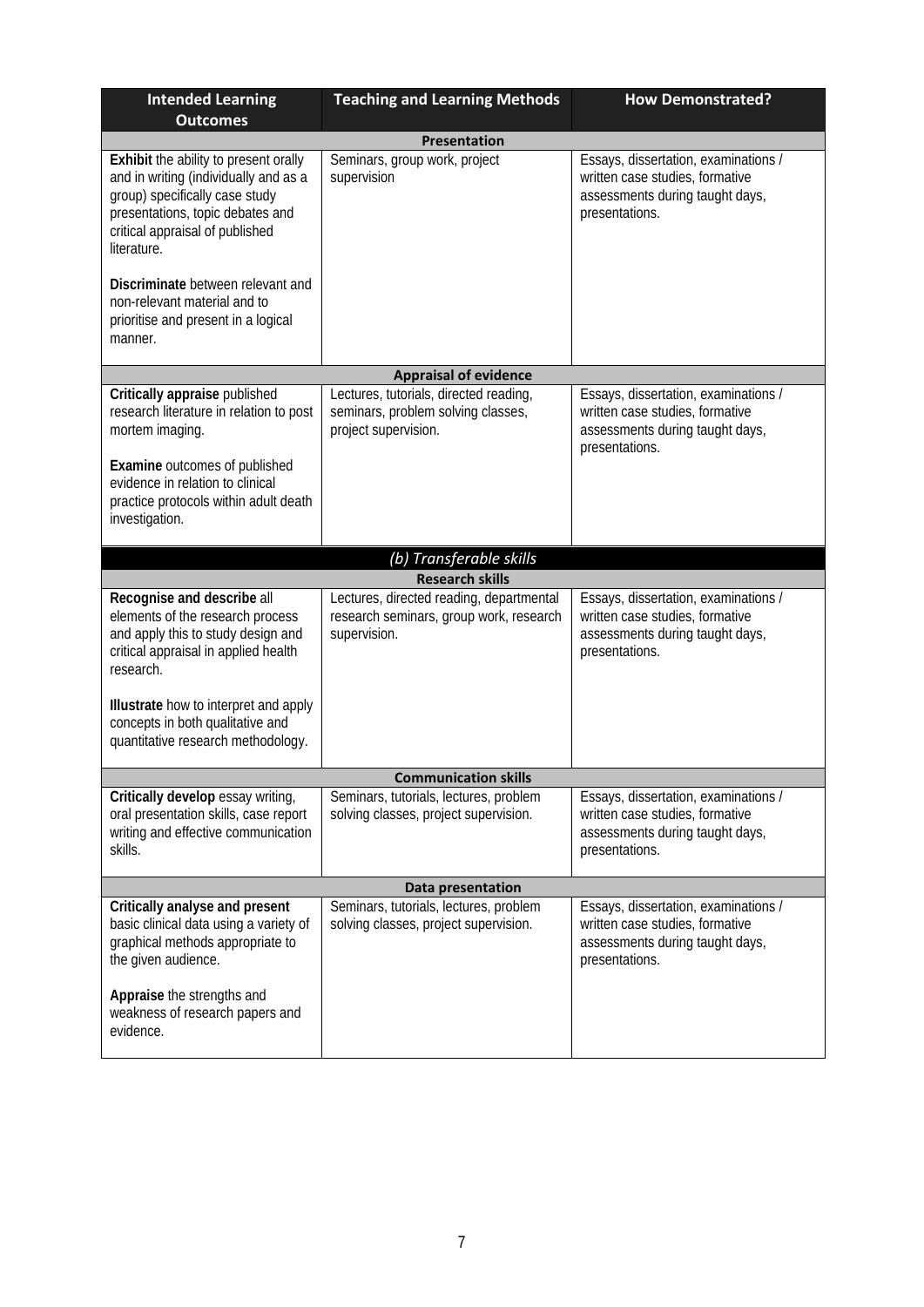| <b>Intended Learning</b>                                                                                                                                                                                                                                                                                         | <b>Teaching and Learning Methods</b>                                                                                                              | <b>How Demonstrated?</b>                                                                                                                                                                                                            |  |  |
|------------------------------------------------------------------------------------------------------------------------------------------------------------------------------------------------------------------------------------------------------------------------------------------------------------------|---------------------------------------------------------------------------------------------------------------------------------------------------|-------------------------------------------------------------------------------------------------------------------------------------------------------------------------------------------------------------------------------------|--|--|
| <b>Outcomes</b>                                                                                                                                                                                                                                                                                                  |                                                                                                                                                   |                                                                                                                                                                                                                                     |  |  |
| <b>Information technology</b>                                                                                                                                                                                                                                                                                    |                                                                                                                                                   |                                                                                                                                                                                                                                     |  |  |
| Employ effective skills in IT basic<br>office packages such as Word,<br>PowerPoint and handling<br>bibliographic data/information                                                                                                                                                                                | Seminars, tutorials, lectures, debates,<br>case study presentations, project<br>supervision, IT training                                          | Essays, dissertation, examinations /<br>written case studies, formative<br>assessments during taught days,<br>presentations.                                                                                                        |  |  |
| For those undertaking a quantitative<br>dissertation employ the ability to<br>use statistical IT packages to<br>analyse data.                                                                                                                                                                                    |                                                                                                                                                   |                                                                                                                                                                                                                                     |  |  |
| For those undertaking a qualitative<br>dissertation employ the ability to<br>use software for qualitative<br>analysis.                                                                                                                                                                                           |                                                                                                                                                   |                                                                                                                                                                                                                                     |  |  |
|                                                                                                                                                                                                                                                                                                                  | <b>Problem solving</b>                                                                                                                            |                                                                                                                                                                                                                                     |  |  |
| Interpret post mortem radiology<br>images within single and whole<br>body cases and use problem<br>solving skills to consider the<br>published evidence and justify the<br>appropriate written cause of death.                                                                                                   | Clinical demonstrations, case study<br>presentations, seminars, tutorials,<br>problem solving classes, practical<br>classes, project supervision. | Essays, examinations / written case<br>studies, formative assessments during<br>taught days, presentations.                                                                                                                         |  |  |
| Execute research problem solving.                                                                                                                                                                                                                                                                                |                                                                                                                                                   |                                                                                                                                                                                                                                     |  |  |
|                                                                                                                                                                                                                                                                                                                  | <b>Working relationships</b>                                                                                                                      |                                                                                                                                                                                                                                     |  |  |
| Demonstrate effective<br>communication and ability to work<br>effectively in groups/teams to<br>problem solve and critically<br>appraise evidence in image<br>interpretation.                                                                                                                                    | Clinical demonstrations, seminars,<br>lectures, group work, tutorials, problem<br>solving classes, practical classes, project<br>supervision.     | Essays, examinations / written case<br>studies, formative assessments during<br>taught days, presentations.                                                                                                                         |  |  |
|                                                                                                                                                                                                                                                                                                                  | <b>Managing learning</b>                                                                                                                          |                                                                                                                                                                                                                                     |  |  |
| Reflect, appraise and evaluate<br>own learning, showing the ability to<br>identify areas of academic and<br>clinical practice that require<br>increased acquisition of skills.<br>Demonstrate organisational skills,<br>ability to perform project                                                               | Clinical demonstrations, seminars,<br>lectures, group work, tutorials, problem<br>solving classes, practical classes, project<br>supervision.     | Essays, dissertation, examinations /<br>written case studies, formative<br>assessments during taught days,<br>presentations.                                                                                                        |  |  |
| management and time<br>management.                                                                                                                                                                                                                                                                               |                                                                                                                                                   |                                                                                                                                                                                                                                     |  |  |
| <b>Career management</b>                                                                                                                                                                                                                                                                                         |                                                                                                                                                   |                                                                                                                                                                                                                                     |  |  |
| Identify and appraise career<br>progression options through<br>updating knowledge on current<br>vacancies within the area of post<br>mortem radiology and networking<br>with other students, course staff<br>and invited lecturers.<br>Apply knowledge and skills to long<br>term career goals and employability | Tutorials.                                                                                                                                        | Discussion within personal tutorial<br>sessions, postgraduate personal<br>development plans, effective curriculum<br>vitae.<br>Student feedback on career destinations<br>approximately six months after<br>graduating (HESA DHLE). |  |  |
|                                                                                                                                                                                                                                                                                                                  |                                                                                                                                                   |                                                                                                                                                                                                                                     |  |  |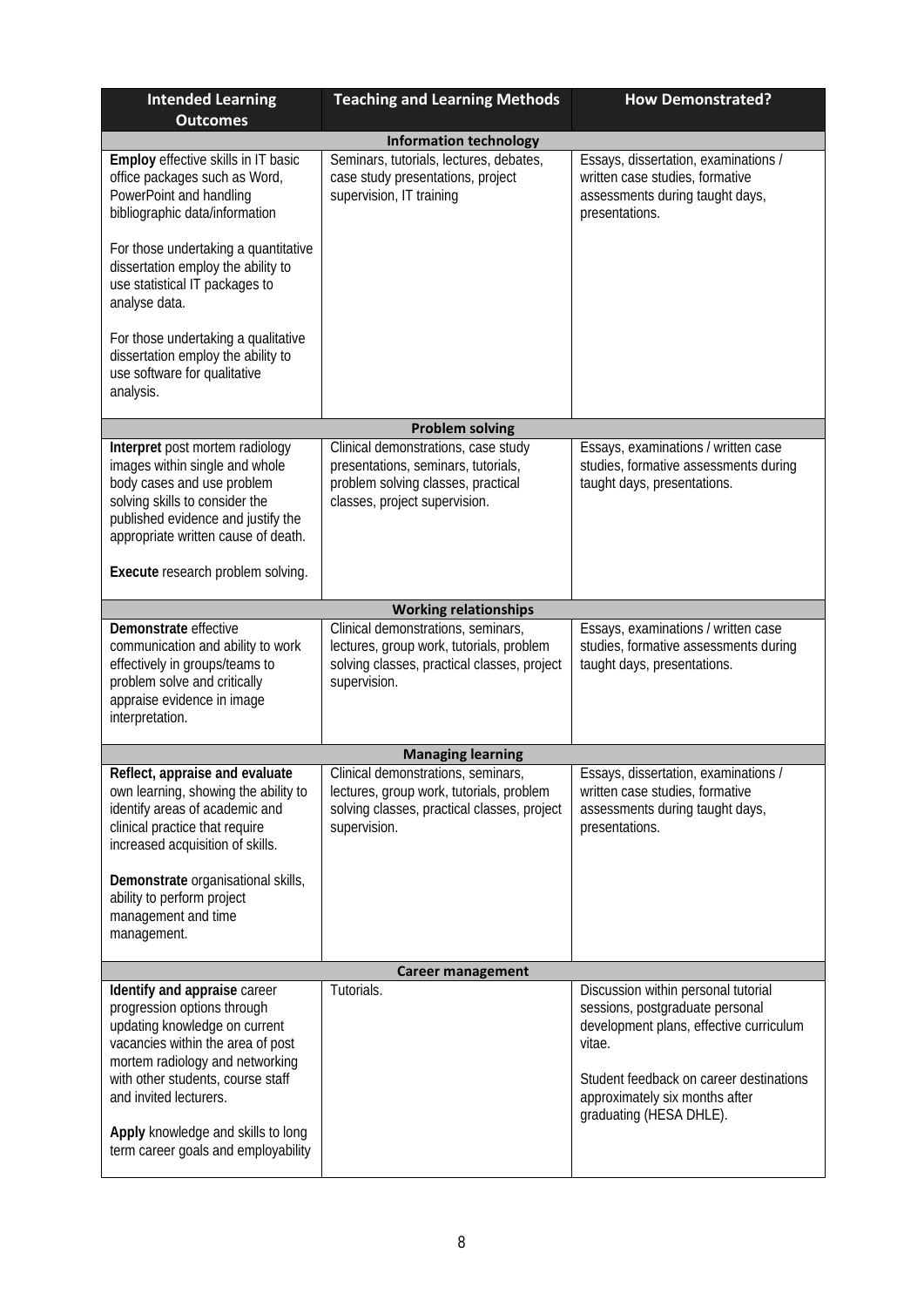# Post Graduate Diploma (PG Dip)

| <b>Intended Learning</b>                                                                                                                                                                                                                                                                      | <b>Teaching and Learning Methods</b>                                                                                                                                                              | <b>How Demonstrated?</b>                                                                     |  |
|-----------------------------------------------------------------------------------------------------------------------------------------------------------------------------------------------------------------------------------------------------------------------------------------------|---------------------------------------------------------------------------------------------------------------------------------------------------------------------------------------------------|----------------------------------------------------------------------------------------------|--|
| <b>Outcomes</b>                                                                                                                                                                                                                                                                               |                                                                                                                                                                                                   |                                                                                              |  |
|                                                                                                                                                                                                                                                                                               | (a) Discipline specific knowledge and competencies                                                                                                                                                |                                                                                              |  |
|                                                                                                                                                                                                                                                                                               | <b>Knowledge</b>                                                                                                                                                                                  |                                                                                              |  |
| Identify and distinguish the<br>components and management of<br>the use of post mortem radiology<br>including all aspects of<br>interpretation, diagnostics and<br>reports of scans for natural and<br>forensic adult death investigation                                                     | Clinical demonstrations, lectures,<br>discussion, tutorials, directed reading,<br>seminars, problem solving classes,<br>practical classes, project supervision,<br>debate, Q&A, independent study | Essays, examinations / written case<br>studies, formative assessments during<br>taught days. |  |
| Critically evaluate the elements of<br>the research process and critical<br>appraisal in relation to applied<br>health research.                                                                                                                                                              |                                                                                                                                                                                                   |                                                                                              |  |
|                                                                                                                                                                                                                                                                                               | <b>Concepts</b>                                                                                                                                                                                   |                                                                                              |  |
| Recognise and conclude how to<br>interpret, evaluate and apply theory<br>of the concepts of the various areas<br>of post mortem radiology for natural<br>and forensic adult death<br>investigation including examination<br>protocols, procedures, reporting<br>findings and research skills. | Clinical demonstrations, lectures,<br>discussion, tutorials, directed reading,<br>seminars, problem solving classes,<br>practical classes, project supervision,<br>Q&A, independent study, debate | Essays, examinations / written case<br>studies, formative assessments during<br>taught days. |  |
|                                                                                                                                                                                                                                                                                               | <b>Techniques</b>                                                                                                                                                                                 |                                                                                              |  |
| Demonstrate advanced skills and<br>clinical competencies in the use of<br>post mortem computed tomography<br>for the investigation of natural and<br>forensic adult death investigation<br>including clinical interpretation,<br>diagnostics and reporting of scans.                          | Clinical demonstrations, lectures,<br>tutorials, directed reading, seminars,<br>problem solving classes, practical<br>classes, project supervision, Q&A,<br>independent study, debate             | Essays, examinations / written case<br>studies, formative assessments during<br>taught days. |  |
| <b>Critical analysis</b>                                                                                                                                                                                                                                                                      |                                                                                                                                                                                                   |                                                                                              |  |
| Critically review, debate and<br>discuss literature on the use of<br>post mortem radiology for natural<br>and forensic adult death<br>investigation.<br>Compare and contrast complex<br>theoretical and technical evidence                                                                    | Clinical demonstrations, lectures,<br>tutorials, directed reading, seminars,<br>problem solving classes, practical<br>classes, project supervision, Q&A,<br>independent study, debate             | Essays, examinations / written case<br>studies, formative assessments during<br>taught days. |  |
| accurately and rigorously.                                                                                                                                                                                                                                                                    |                                                                                                                                                                                                   |                                                                                              |  |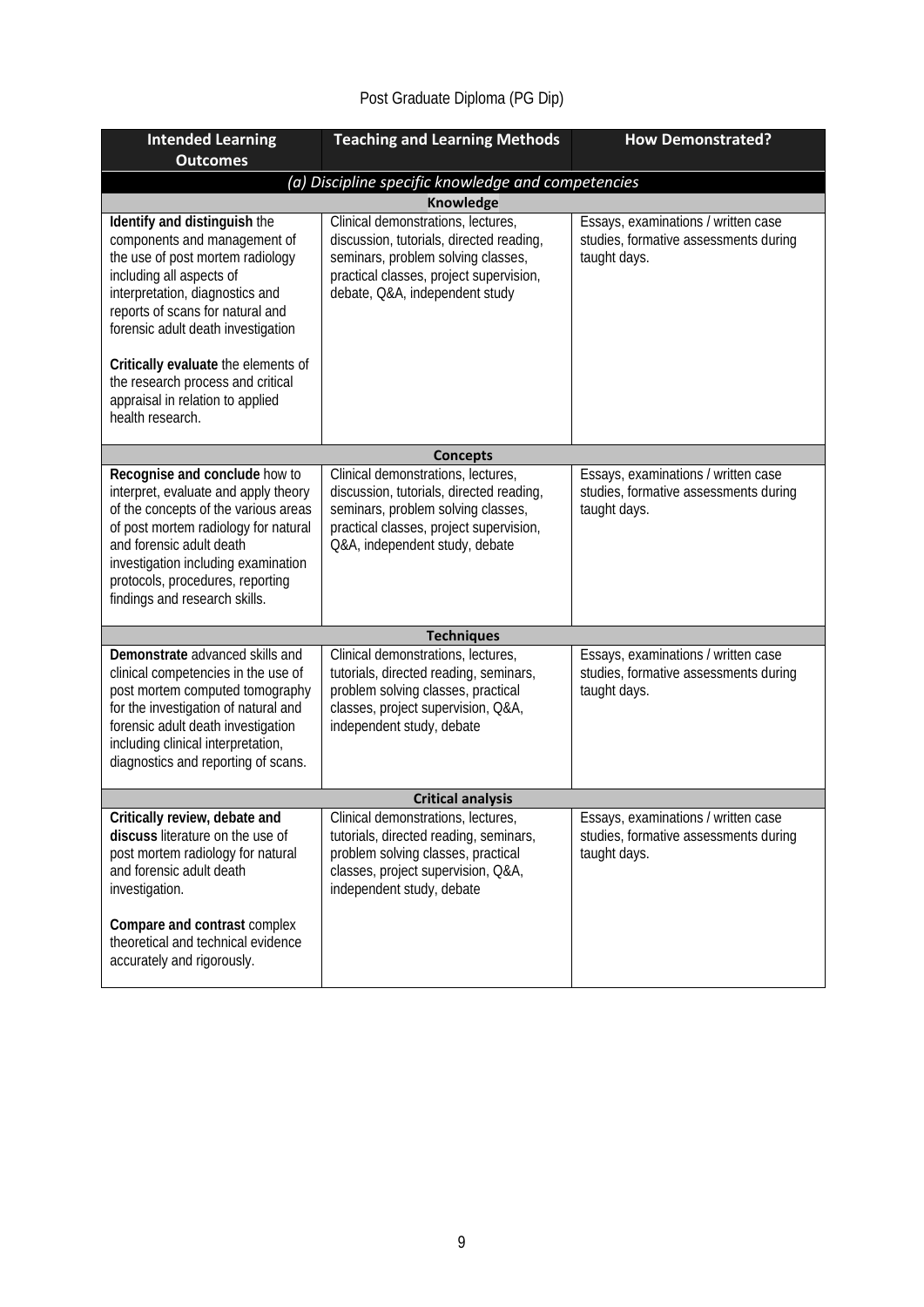| <b>Intended Learning</b><br><b>Outcomes</b>                                                                                                                                                                                 | <b>Teaching and Learning Methods</b>                                                                                                                                                 | <b>How Demonstrated?</b>                                                                                    |  |  |
|-----------------------------------------------------------------------------------------------------------------------------------------------------------------------------------------------------------------------------|--------------------------------------------------------------------------------------------------------------------------------------------------------------------------------------|-------------------------------------------------------------------------------------------------------------|--|--|
|                                                                                                                                                                                                                             | <b>Presentation</b>                                                                                                                                                                  |                                                                                                             |  |  |
| Exhibit the ability to present orally<br>and in writing (individually and as a<br>group) specifically case study<br>presentations, topic debates and<br>critical appraisal of published<br>literature.                      | Seminars, group work, project<br>supervision, Q&A, independent study,<br>debate                                                                                                      | Essays, examinations / written case<br>studies, formative assessments during<br>taught days, presentations. |  |  |
| Discriminate between relevant and<br>non-relevant material and to<br>prioritise and present in a logical<br>manner.                                                                                                         |                                                                                                                                                                                      |                                                                                                             |  |  |
|                                                                                                                                                                                                                             | <b>Appraisal of evidence</b>                                                                                                                                                         |                                                                                                             |  |  |
| Critically appraise published<br>research literature in relation to post<br>mortem imaging.<br>Examine outcomes of published<br>evidence in relation to clinical<br>practice protocols within adult death<br>investigation. | Lectures, tutorials, directed reading,<br>seminars, problem solving classes,<br>project supervision, Q&A, independent<br>study, debate                                               | Essays, examinations / written case<br>studies, formative assessments during<br>taught days, presentations. |  |  |
|                                                                                                                                                                                                                             | (b) Transferable skills                                                                                                                                                              |                                                                                                             |  |  |
|                                                                                                                                                                                                                             | <b>Research skills</b>                                                                                                                                                               |                                                                                                             |  |  |
| Recognise and describe all<br>elements of the research process<br>and critical appraise applied health<br>research.                                                                                                         | Lectures, directed reading, departmental<br>research seminars, group work, research<br>supervision, Q&A, independent study,<br>debate.                                               | Essays, examinations / written case<br>studies, formative assessments during<br>taught days, presentations. |  |  |
|                                                                                                                                                                                                                             | <b>Communication skills</b>                                                                                                                                                          |                                                                                                             |  |  |
| Critically develop essay writing,<br>oral presentation skills, case report<br>writing and effective communication<br>skills.                                                                                                | Seminars, tutorials, lectures, problem<br>solving classes, project supervision,<br>Q&A, independent study, debate.                                                                   | Essays, examinations / written case<br>studies, formative assessments during<br>taught days, presentations. |  |  |
|                                                                                                                                                                                                                             | Data presentation                                                                                                                                                                    |                                                                                                             |  |  |
| Appraise the strengths and<br>weakness of research papers and<br>evidence.                                                                                                                                                  | Seminars, tutorials, lectures, problem<br>solving classes, project supervision,<br>Q&A, independent study, debate.                                                                   | Essays, examinations / written case<br>studies, formative assessments during<br>taught days, presentations. |  |  |
|                                                                                                                                                                                                                             | <b>Information technology</b>                                                                                                                                                        |                                                                                                             |  |  |
| Employ effective skills in IT basic<br>office packages such as Word and<br>PowerPoint.                                                                                                                                      | Seminars, tutorials, lectures, debates,<br>case study presentations, project<br>supervision, IT training, Q&A,<br>independent study.                                                 | Essays, examinations / written case<br>studies, formative assessments during<br>taught days, presentations. |  |  |
| <b>Problem solving</b>                                                                                                                                                                                                      |                                                                                                                                                                                      |                                                                                                             |  |  |
| Interpret post mortem radiology<br>images within single and whole<br>body cases and use problem<br>solving skills to consider the<br>published evidence and justify the<br>appropriate written cause of death.              | Clinical demonstrations, case study<br>presentations, seminars, tutorials,<br>problem solving classes, practical<br>classes, project supervision, Q&A,<br>independent study, debate. | Essays, examinations / written case<br>studies, formative assessments during<br>taught days, presentations. |  |  |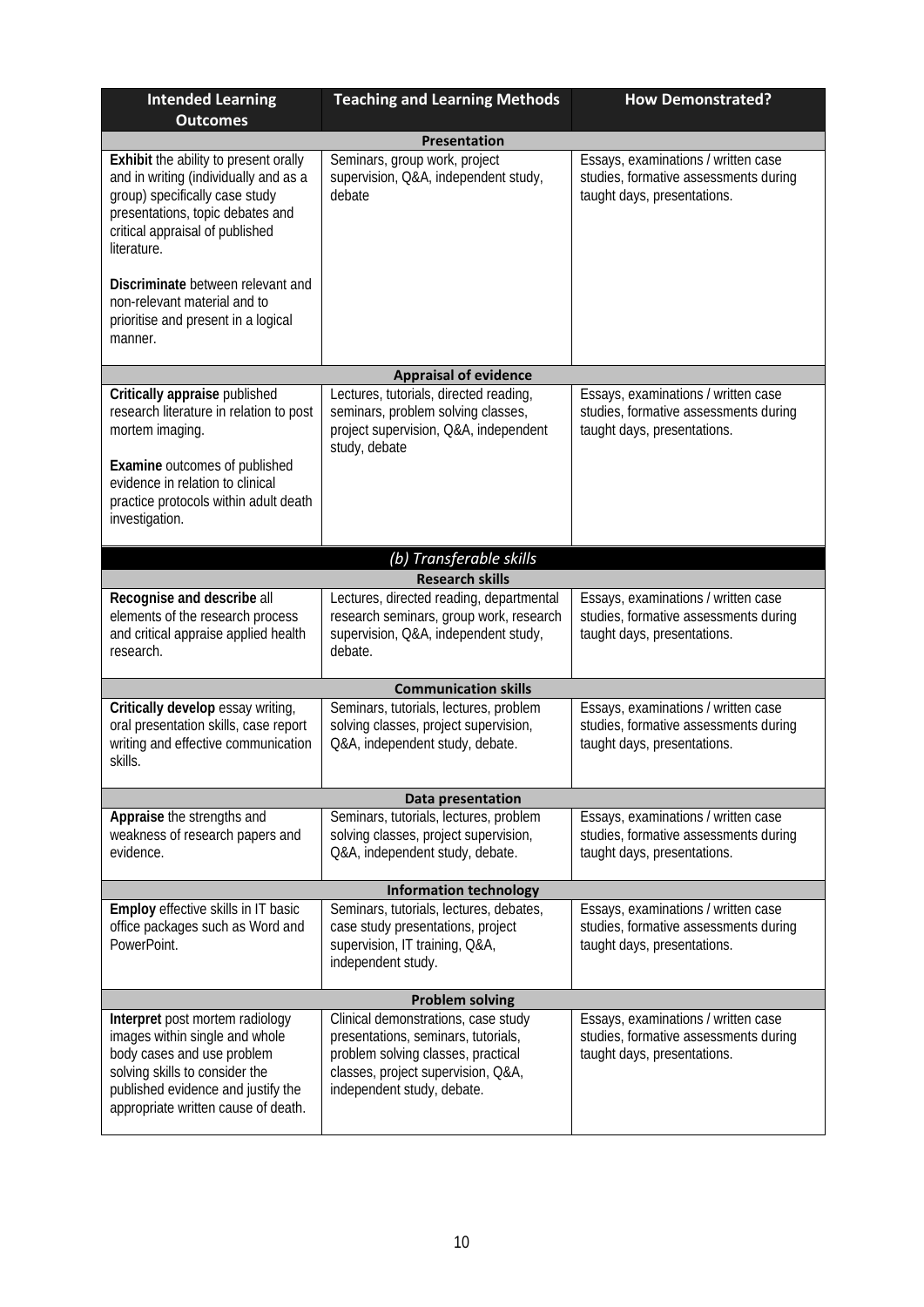| <b>Intended Learning</b><br><b>Outcomes</b>                                                                                                                                                                                                                                                                      | <b>Teaching and Learning Methods</b>                                                                                                                                             | <b>How Demonstrated?</b>                                                                                                                                                                                                            |
|------------------------------------------------------------------------------------------------------------------------------------------------------------------------------------------------------------------------------------------------------------------------------------------------------------------|----------------------------------------------------------------------------------------------------------------------------------------------------------------------------------|-------------------------------------------------------------------------------------------------------------------------------------------------------------------------------------------------------------------------------------|
|                                                                                                                                                                                                                                                                                                                  | <b>Working relationships</b>                                                                                                                                                     |                                                                                                                                                                                                                                     |
| Demonstrate effective<br>communication and ability to work<br>effectively in groups/teams to<br>problem solve and critically<br>appraise evidence in image<br>interpretation.                                                                                                                                    | Clinical demonstrations, seminars,<br>lectures, group work, tutorials, problem<br>solving classes, practical classes, project<br>supervision, Q&A, independent study,<br>debate. | Essays, examinations / written case<br>studies, formative assessments during<br>taught days, presentations.                                                                                                                         |
|                                                                                                                                                                                                                                                                                                                  | <b>Managing learning</b>                                                                                                                                                         |                                                                                                                                                                                                                                     |
| Reflect, appraise and evaluate<br>own learning, showing the ability to<br>identify areas of academic and<br>clinical practice that require<br>increased acquisition of skills.<br>Demonstrate organisational skills,<br>ability to perform project<br>management and time<br>management.                         | Clinical demonstrations, seminars,<br>lectures, group work, tutorials, problem<br>solving classes, practical classes, project<br>supervision, Q&A, independent study.            | Essays, examinations / written case<br>studies, formative assessments during<br>taught days, presentations.                                                                                                                         |
|                                                                                                                                                                                                                                                                                                                  | <b>Career management</b>                                                                                                                                                         |                                                                                                                                                                                                                                     |
| Identify and appraise career<br>progression options through<br>updating knowledge on current<br>vacancies within the area of post<br>mortem radiology and networking<br>with other students, course staff<br>and invited lecturers.<br>Apply knowledge and skills to long<br>term career goals and employability | Tutorials.                                                                                                                                                                       | Discussion within personal tutorial<br>sessions, postgraduate personal<br>development plans, effective curriculum<br>vitae.<br>Student feedback on career destinations<br>approximately six months after<br>graduating (HESA DHLE). |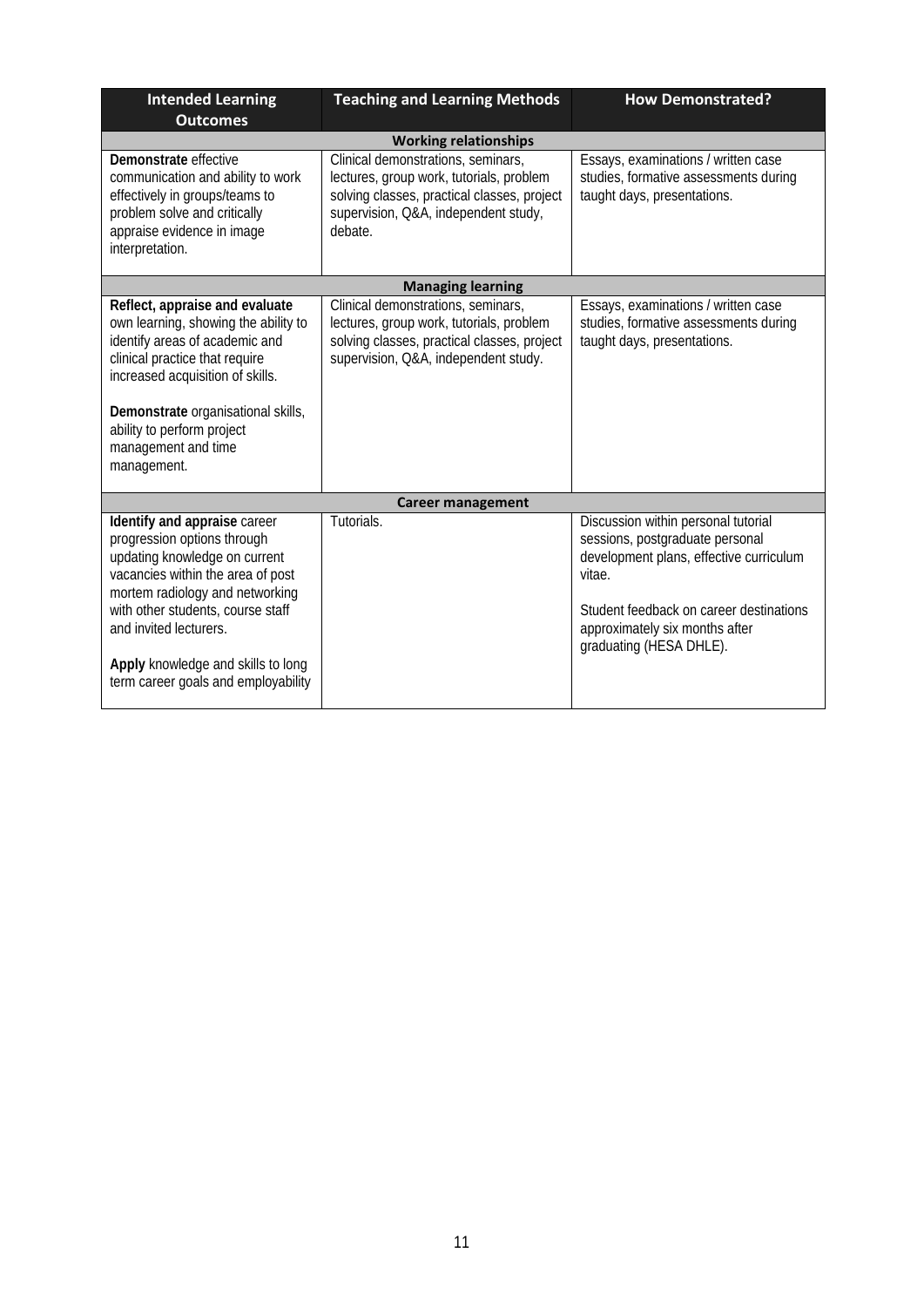# Post Graduate Certificate (PG Cert)

| <b>Intended Learning</b><br><b>Outcomes</b>                                                                                                                                                                                                                                                   | <b>Teaching and Learning Methods</b>                                                                                                                                                  | <b>How Demonstrated?</b>                             |  |  |
|-----------------------------------------------------------------------------------------------------------------------------------------------------------------------------------------------------------------------------------------------------------------------------------------------|---------------------------------------------------------------------------------------------------------------------------------------------------------------------------------------|------------------------------------------------------|--|--|
| (a) Discipline specific knowledge and competencies                                                                                                                                                                                                                                            |                                                                                                                                                                                       |                                                      |  |  |
| Knowledge                                                                                                                                                                                                                                                                                     |                                                                                                                                                                                       |                                                      |  |  |
| Identify and distinguish the<br>components and management of<br>the use of post mortem radiology<br>including all aspects of<br>interpretation, diagnostics and<br>reports of scans for natural and<br>forensic adult death investigation<br>Critically evaluate the elements of              | Clinical demonstrations, lectures,<br>tutorials, directed reading, seminars,<br>problem solving classes, practical<br>classes, project supervision, Q&A,<br>independent study, debate | Essays, formative assessments during<br>taught days. |  |  |
| the research process and critical<br>appraisal in relation to applied<br>health research.                                                                                                                                                                                                     |                                                                                                                                                                                       |                                                      |  |  |
|                                                                                                                                                                                                                                                                                               | <b>Concepts</b>                                                                                                                                                                       |                                                      |  |  |
| Recognise and conclude how to<br>interpret, evaluate and apply theory<br>of the concepts of the various areas<br>of post mortem radiology for natural<br>and forensic adult death<br>investigation including examination<br>protocols, procedures, reporting<br>findings and research skills. | Clinical demonstrations, lectures,<br>tutorials, directed reading, seminars,<br>problem solving classes, practical<br>classes, project supervision, Q&A,<br>independent study, debate | Essays, formative assessments during<br>taught days. |  |  |
|                                                                                                                                                                                                                                                                                               | <b>Techniques</b>                                                                                                                                                                     |                                                      |  |  |
| Demonstrate foundational skills<br>and practical application in the use<br>of post mortem computed<br>tomography for the investigation of<br>natural and forensic adult death<br>investigation including clinical<br>interpretation, diagnostics and<br>reporting of scans.                   | Clinical demonstrations, lectures,<br>tutorials, directed reading, seminars,<br>problem solving classes, practical<br>classes, project supervision, Q&A,<br>independent study, debate | Essays, formative assessments during<br>taught days. |  |  |
|                                                                                                                                                                                                                                                                                               | <b>Critical analysis</b>                                                                                                                                                              |                                                      |  |  |
| Critically review, debate and<br>discuss literature on the use of<br>post mortem radiology for natural<br>and forensic adult death<br>investigation.                                                                                                                                          | Clinical demonstrations, lectures,<br>tutorials, directed reading, seminars,<br>problem solving classes, practical<br>classes, project supervision, Q&A,<br>independent study, debate | Essays, formative assessments during<br>taught days. |  |  |
|                                                                                                                                                                                                                                                                                               | Presentation                                                                                                                                                                          |                                                      |  |  |
| Exhibit the ability to present orally<br>and in writing (individually and as a<br>group) critical appraisal of published<br>literature.                                                                                                                                                       | Seminars, group work, project<br>supervision, Q&A, independent study,<br>debate                                                                                                       | Essays, formative assessments during<br>taught days. |  |  |
| Discriminate between relevant and<br>non-relevant material and to<br>prioritise and present in a logical<br>manner.                                                                                                                                                                           |                                                                                                                                                                                       |                                                      |  |  |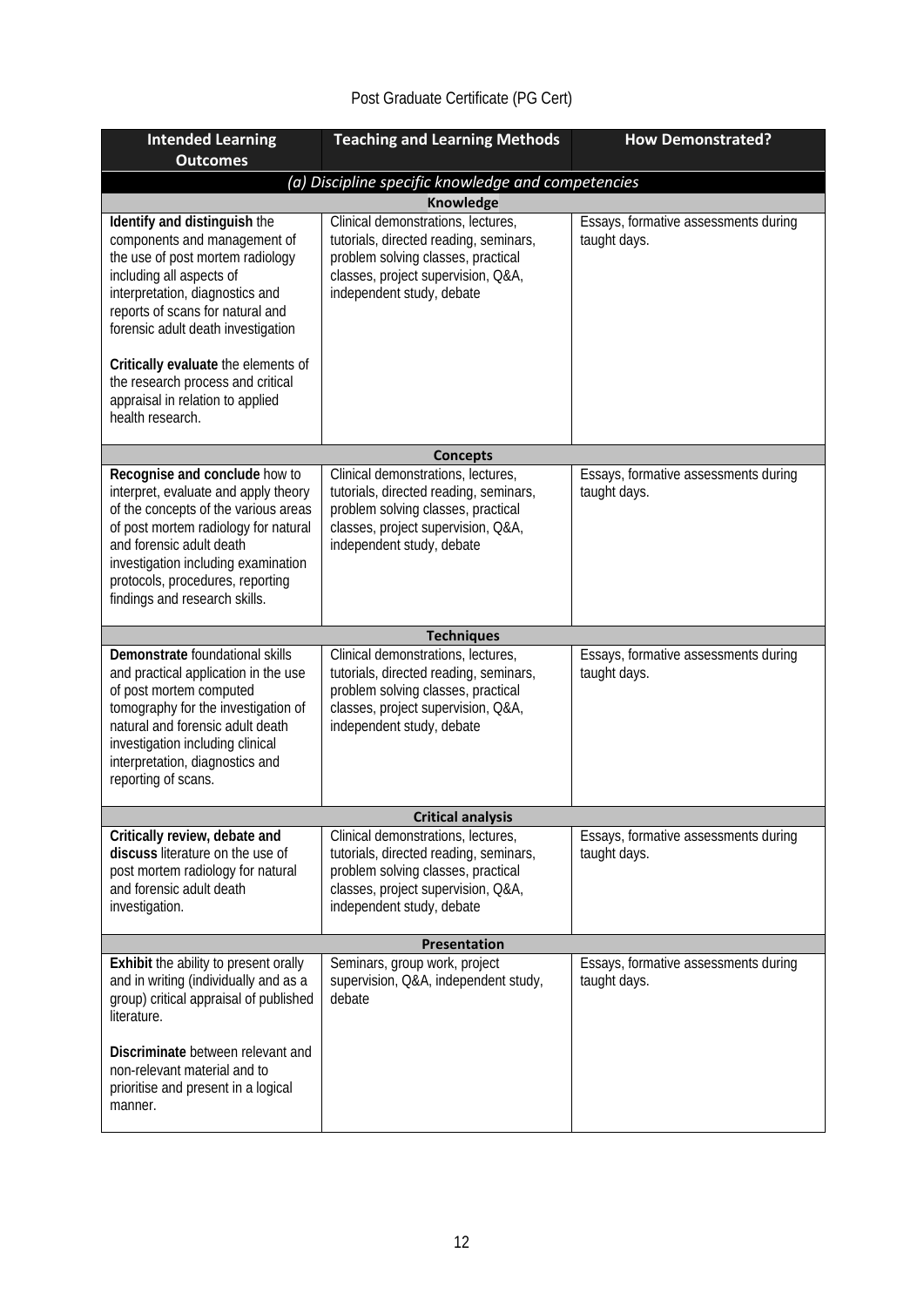| <b>Intended Learning</b><br><b>Outcomes</b>                                                                                                                                                                                 | <b>Teaching and Learning Methods</b>                                                                                                                                                 | <b>How Demonstrated?</b>                             |  |  |
|-----------------------------------------------------------------------------------------------------------------------------------------------------------------------------------------------------------------------------|--------------------------------------------------------------------------------------------------------------------------------------------------------------------------------------|------------------------------------------------------|--|--|
|                                                                                                                                                                                                                             | <b>Appraisal of evidence</b>                                                                                                                                                         |                                                      |  |  |
| Critically appraise published<br>research literature in relation to post<br>mortem imaging.<br>Examine outcomes of published<br>evidence in relation to clinical<br>practice protocols within adult death<br>investigation. | Lectures, tutorials, directed reading,<br>seminars, problem solving classes,<br>project supervision, Q&A, independent<br>study, debate.                                              | Essays, formative assessments during<br>taught days. |  |  |
|                                                                                                                                                                                                                             | (b) Transferable skills                                                                                                                                                              |                                                      |  |  |
|                                                                                                                                                                                                                             | <b>Research skills</b>                                                                                                                                                               |                                                      |  |  |
| Recognise and describe all<br>elements of the research process<br>and critical appraise applied health<br>research.                                                                                                         | Lectures, directed reading, departmental<br>research seminars, group work, project<br>supervision, Q&A, independent study,<br>debate.                                                | Essays, formative assessments during<br>taught days. |  |  |
|                                                                                                                                                                                                                             | <b>Communication skills</b>                                                                                                                                                          |                                                      |  |  |
| Critically develop essay writing,<br>oral presentation skills, case report<br>writing and effective communication<br>skills.                                                                                                | Seminars, tutorials, lectures, problem<br>solving classes, project supervision,<br>Q&A, independent study, debate.                                                                   | Essays, formative assessments during<br>taught days. |  |  |
|                                                                                                                                                                                                                             | Data presentation                                                                                                                                                                    |                                                      |  |  |
| Appraise the strengths and<br>weakness of research papers and<br>evidence.                                                                                                                                                  | Seminars, tutorials, lectures, problem<br>solving classes, project supervision,<br>Q&A, independent study, debate.                                                                   | Essays, formative assessments during<br>taught days. |  |  |
|                                                                                                                                                                                                                             | <b>Information technology</b>                                                                                                                                                        |                                                      |  |  |
| Employ effective skills in IT basic<br>office packages such as Word and<br>PowerPoint.                                                                                                                                      | Seminars, tutorials, lectures, debates,<br>case study presentations, project<br>supervision, IT training, Q&A,<br>independent study.                                                 | Essays, formative assessments during<br>taught days. |  |  |
| <b>Problem solving</b>                                                                                                                                                                                                      |                                                                                                                                                                                      |                                                      |  |  |
| Use problem solving skills to<br>consider the published evidence<br>and justify the appropriate written<br>cause of death.                                                                                                  | Clinical demonstrations, case study<br>presentations, seminars, tutorials,<br>problem solving classes, practical<br>classes, project supervision, Q&A,<br>independent study, debate. | Essays, formative assessments during<br>taught days. |  |  |
|                                                                                                                                                                                                                             | <b>Working relationships</b>                                                                                                                                                         |                                                      |  |  |
| Demonstrate effective<br>communication and ability to work<br>effectively in groups/teams to<br>problem solve and critically<br>appraise evidence in image<br>interpretation.                                               | Clinical demonstrations, seminars,<br>lectures, group work, tutorials, problem<br>solving classes, practical classes, project<br>supervision, Q&A, independent study,<br>debate.     | Essays, formative assessments during<br>taught days. |  |  |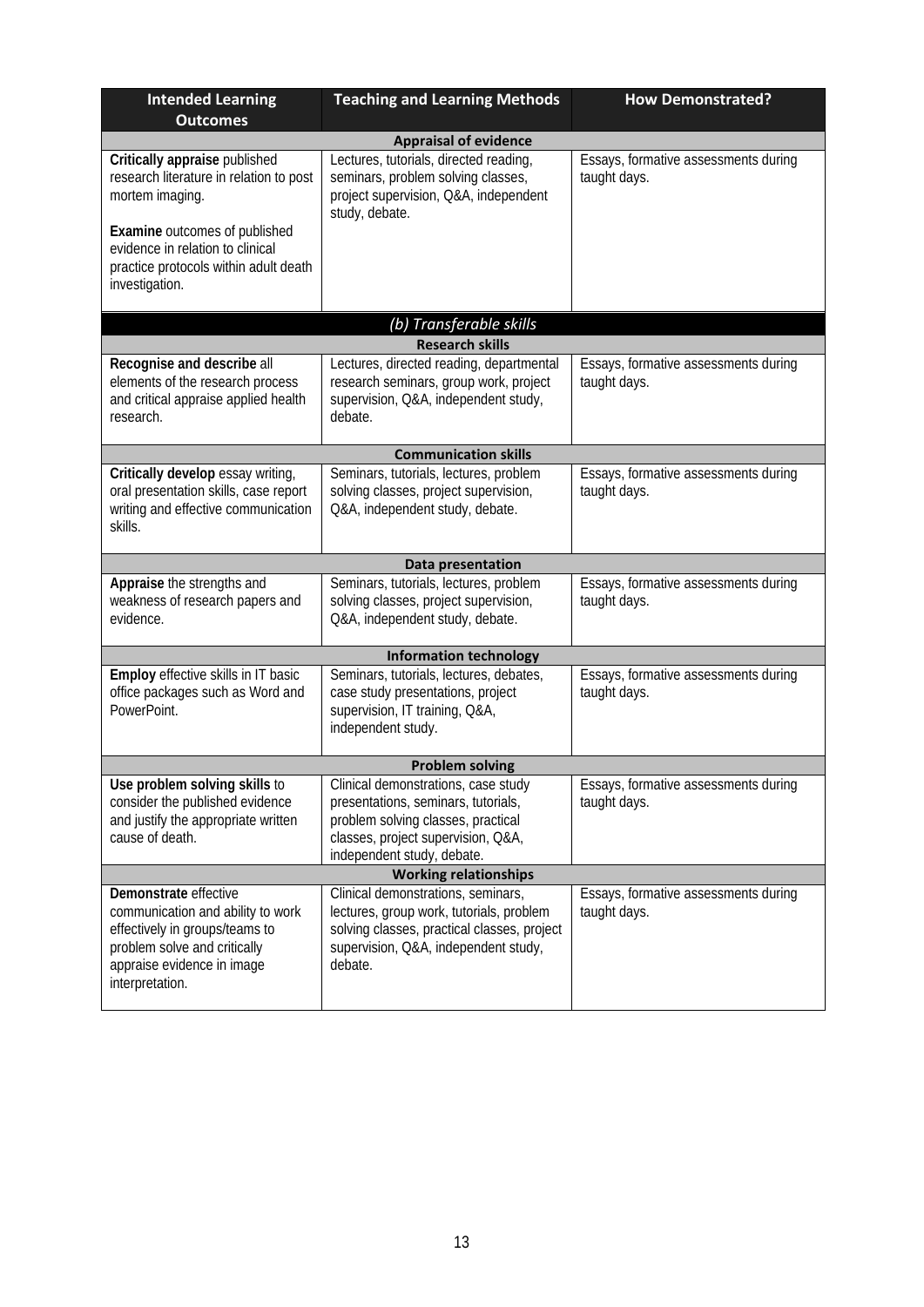| <b>Intended Learning</b>                                                                                                                                                                                                                                                                                         | <b>Teaching and Learning Methods</b>                                                                                                          | <b>How Demonstrated?</b>                                                                                                                                                                                                            |
|------------------------------------------------------------------------------------------------------------------------------------------------------------------------------------------------------------------------------------------------------------------------------------------------------------------|-----------------------------------------------------------------------------------------------------------------------------------------------|-------------------------------------------------------------------------------------------------------------------------------------------------------------------------------------------------------------------------------------|
| <b>Outcomes</b>                                                                                                                                                                                                                                                                                                  |                                                                                                                                               |                                                                                                                                                                                                                                     |
|                                                                                                                                                                                                                                                                                                                  | <b>Managing learning</b>                                                                                                                      |                                                                                                                                                                                                                                     |
| Reflect, appraise and evaluate<br>own learning, showing the ability to<br>identify areas of academic and<br>clinical practice that require<br>increased acquisition of skills.                                                                                                                                   | Clinical demonstrations, seminars,<br>lectures, group work, tutorials, problem<br>solving classes, practical classes, project<br>supervision. | Essays, formative assessments during<br>taught days.                                                                                                                                                                                |
| Demonstrate organisational skills,<br>ability to perform project<br>management and time<br>management.                                                                                                                                                                                                           |                                                                                                                                               |                                                                                                                                                                                                                                     |
|                                                                                                                                                                                                                                                                                                                  | <b>Career management</b>                                                                                                                      |                                                                                                                                                                                                                                     |
| Identify and appraise career<br>progression options through<br>updating knowledge on current<br>vacancies within the area of post<br>mortem radiology and networking<br>with other students, course staff<br>and invited lecturers.<br>Apply knowledge and skills to long<br>term career goals and employability | Tutorials.                                                                                                                                    | Discussion within personal tutorial<br>sessions, postgraduate personal<br>development plans, effective curriculum<br>vitae.<br>Student feedback on career destinations<br>approximately six months after<br>graduating (HESA DHLE). |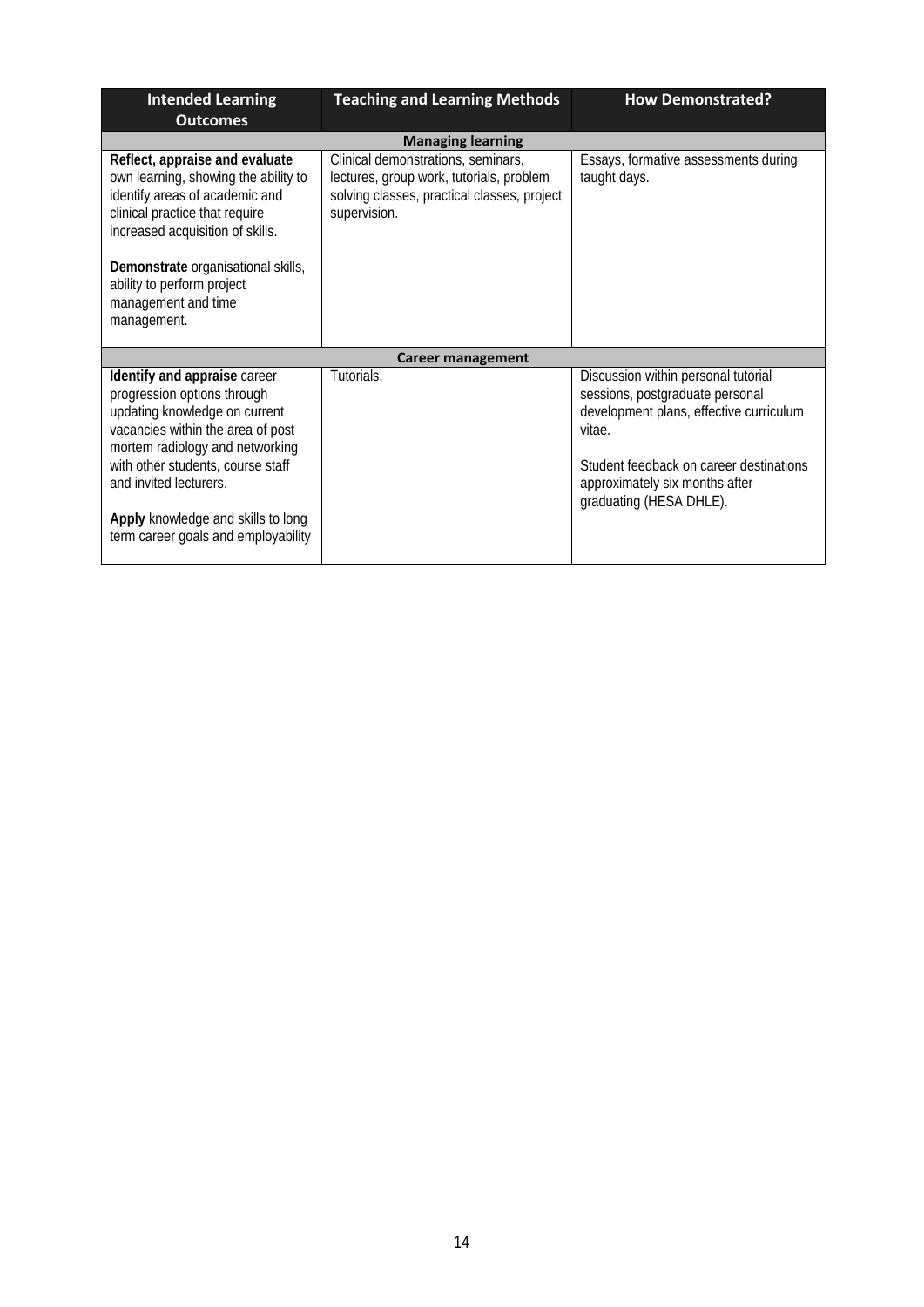### **10. Special features**

The program will be hosted at the East Midlands Forensic Pathology Unit (EMFPU) based at the Leicester Royal Infirmary (University Hospitals of Leicester NHS Trust). The EMFPU is a Home Office recognised Group Practice that combines high quality research covering a wide range of aspects of forensic pathology and imaging with a forensic pathology service provision to the East Midlands and other national and international organisations. This means that students will have access to high quality, experienced lecturers from all aspects of Post Mortem Radiology.

The principal types of work undertaken by the Unit members include:

- Assisting the eight coroner's jurisdictions of the East Midlands in providing a 24-hour service, 365 days a year suspicious and homicide forensic pathology service for the five East Midlands police forces (Leicestershire, Nottinghamshire, Northamptonshire, Lincolnshire and Derbyshire);
- Providing autopsy examinations as a pathologist independent to the NHS Trust where a death has occurred or where a death involves non-suspicious trauma;
- Assisting Leicester Police's Serious Collision Unit by investigating all road related fatalities for HM Coroners of Leicestershire and Northamptonshire;
- Undertaking injury opinion work to police forces, courts and solicitors throughout England and Wales;
- Undertaking so-called 'defence autopsies';
- A national and international mass fatality service provision.

This MSc programme is the first of its kind in the world with more than 1000 consented post mortem radiology cases spanning the spectrum of natural to unnatural death creating synergy between research and learning for our students. In addition, the programme has a new state of the art dedicated teaching room with Mac computers including a central Mac facilitated database, providing the latest technology to enhance the student learning experience. The NHS radiology network or secure internet DropBox facility will be used for case data transfer box for all students (student dependent).

The principle mortuary and radiology facilities for the EMFPU are based at the Leicester Royal Infirmary. These will be used for practical demonstrations and teaching.

The EMFPU are very experienced and successful in providing educational programs with students locally, nationally and internationally studying e.g. PhD, MD, MSc, BSc as well as undergraduate and postgraduate special visits. In turn this will be complementary to the new MSc, PG Dip and PG Cert Post Mortem Radiology for Natural and Forensic Death Investigation.

### **11. Indicators of programme quality**

The programme is appointing an external examiner who will give an external assessment of programme content and quality. The programme will be steered and managed by a development committee. The external examiner will also be a member of the programme / departmental board of studies which is chaired by the programme director. Other indicators of programme quality will include:

- External Examiner Reports
- Student programme and module level feedback
- Lecturer feedback
- Annual Development Review
- Periodic Review
- QAA Institutional Review
- HESA DHIF

It is also intended in the future to apply for accreditation with the International Society of Forensic Radiology and Imaging, the Royal College of Radiologists and the Royal College of Pathologists.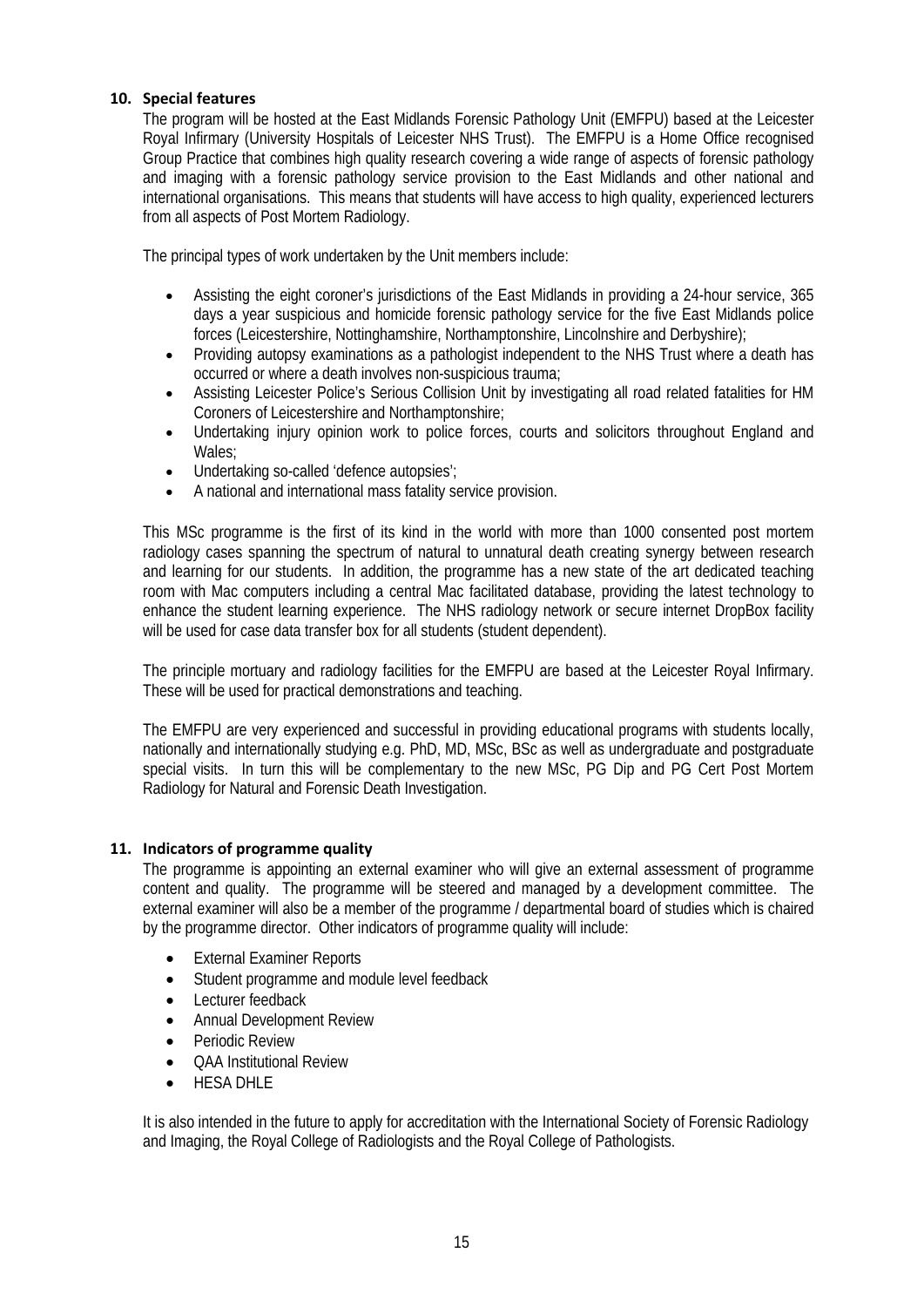### **12. Scheme of Assessment:**

As defined in [Senate Regulation 6:](http://www.le.ac.uk/senate-regulation6) Regulations governing taught postgraduate programmes of study.

A varied approach to assessment is used which allows students to demonstrate their knowledge and their own particular strengths, independent of their culture and language background. Modules are assessed by essays, case study reports and presentation (and dissertation for MSc students). All assessed elements within each module will have 50% as its pass mark. There is no compensation within modules as described in appendix 4b.

The exception also is for single and whole body case reports which will carry a pass/fail criteria. This relates specifically to the following modules:

- Advanced Post Mortem Radiology, Adult Natural Death
- Advanced Post Mortem Radiology, Adult Unnatural Death I
- Advanced Post Mortem Radiology, Adult Unnatural Death II

The criteria of which can be viewed in appendix 4b.

### **13. Progression points**

As defined in [Senate Regulation 6:](http://www.le.ac.uk/senate-regulation6) Regulations governing taught postgraduate programmes of study.

Progression through the programme will be as follows and will comply with standard university procedures:

- PG Cert successful completion of 60 credits of modules
- PG Dip successful completion of a further 60 credits of modules
- MSc successful completion of the additional dissertation module (60 credits)

Students may only be awarded one of the above i.e. PG Cert, PG Dip or MSc. No student may be awarded more than one of the above qualifications.

In cases where a student has failed to meet a requirement to progress he or she will be required to withdraw from the course and a recommendation will be made to the Board of Examiners for an intermediate award or institutional credits where appropriate.

### **14. Rules relating to re-sits or re-submissions:**

As defined in [Senate Regulation 6:](http://www.le.ac.uk/senate-regulation6) Regulations governing taught postgraduate programmes of study.

Students will be allowed to re-sit assessments in relation to an individual module on one occasion only. The number of modules where resubmissions are allowed will be in accordance with Senate Regulation 6. The mark obtained for resubmissions will be capped at 50%.

### **15. External Examiners reports**

The External Examiners report will be included following receipt of first report.

### **16. Additional features**

The course commences in September each year (the precise date to be agreed by the Board of Studies). Overseas students are encouraged to submit their applications as early as possible before the end of July.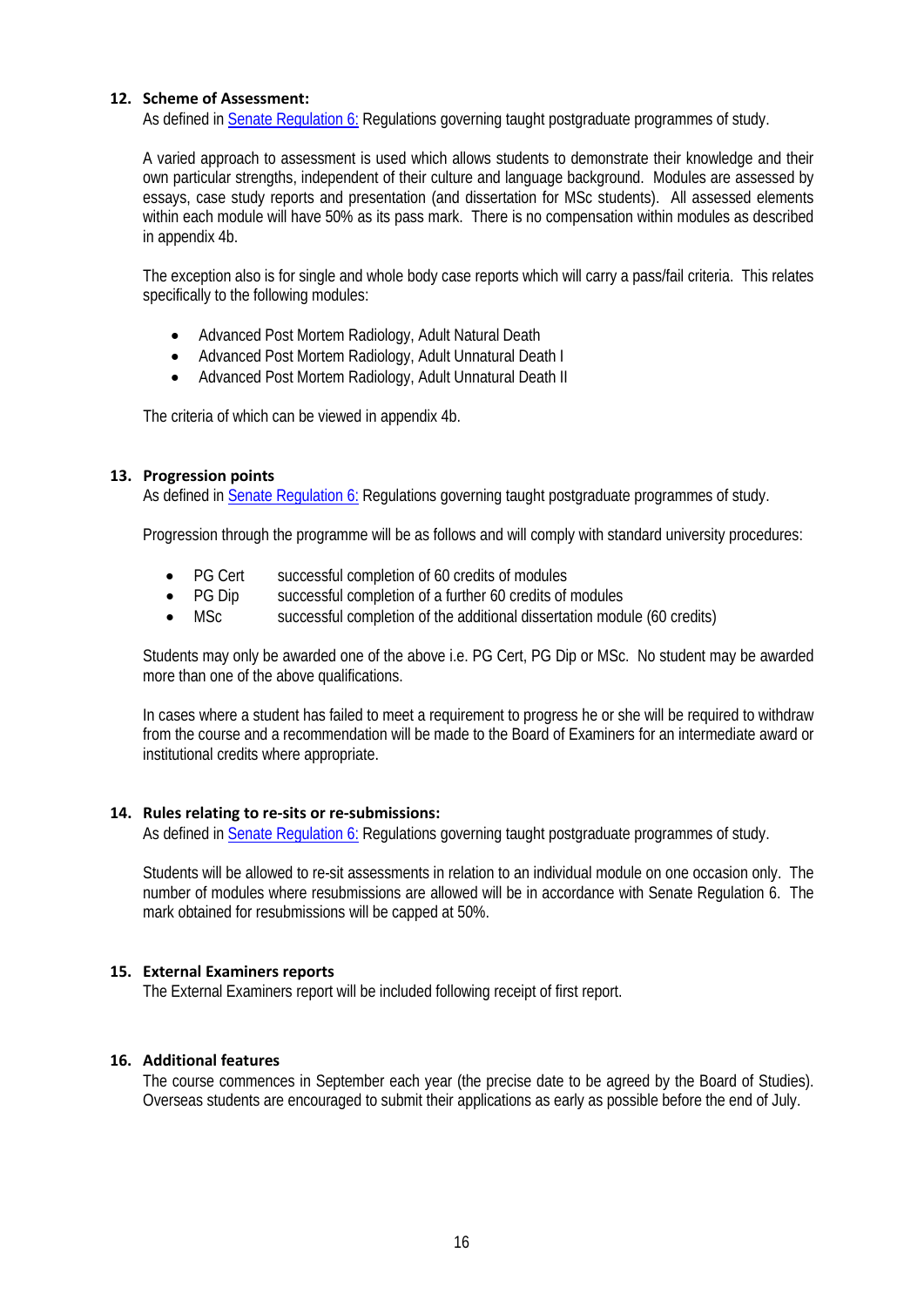# **Appendix 1: Programme structure**

# Overview

The MSc in Post Mortem Radiology for Natural and Forensic Death Investigation is designed to provide detailed training and education in both theory and practical techniques so as to advance your knowledge and skills in incorporating this innovation into your clinical everyday practice.

| Pathway                   | Module<br>code | Module type                         | Module title                                                | Credits |
|---------------------------|----------------|-------------------------------------|-------------------------------------------------------------|---------|
| <b>PG Cert</b>            |                | Core                                | Introduction to Post Mortem Radiology                       | 30      |
| 60 credits                |                | Core                                | Practical aspects of Post Mortem Radiology                  | 30      |
|                           |                | Core                                | Advanced Post Mortem Radiology - Adult natural death        | 30      |
| PG Dip                    |                | Optional                            | Advanced Post Mortem Radiology - Adult unnatural death I    | 15      |
| 120 credtis               |                | Optional                            | Advanced Post Mortem Radiology - Adult unnatural death<br>Ш | 15      |
|                           |                | Optional for PG Dip<br>Core for MSc | Research designs in Applied Health                          | 15      |
| <b>MSc</b><br>180 credits |                | Core                                | <b>Dissertation</b>                                         | 60      |

The outline of the programme structure in relation to the awards available is presented in the following table.

Pre-requisites

- The modules that make up the PG Cert i.e. Introduction to Post Mortem Radiology and Practical Aspects of Post Mortem Radiology are a pre-requisite to all other modules apart from the Research Designs in Applied Health and Dissertation modules.
- The Research Designs in Applied Health module is a pre-requisite to the Dissertation module.

# **Appendix 2: Module specifications**

See module specification database <http://www.le.ac.uk/sas/courses/documentation>